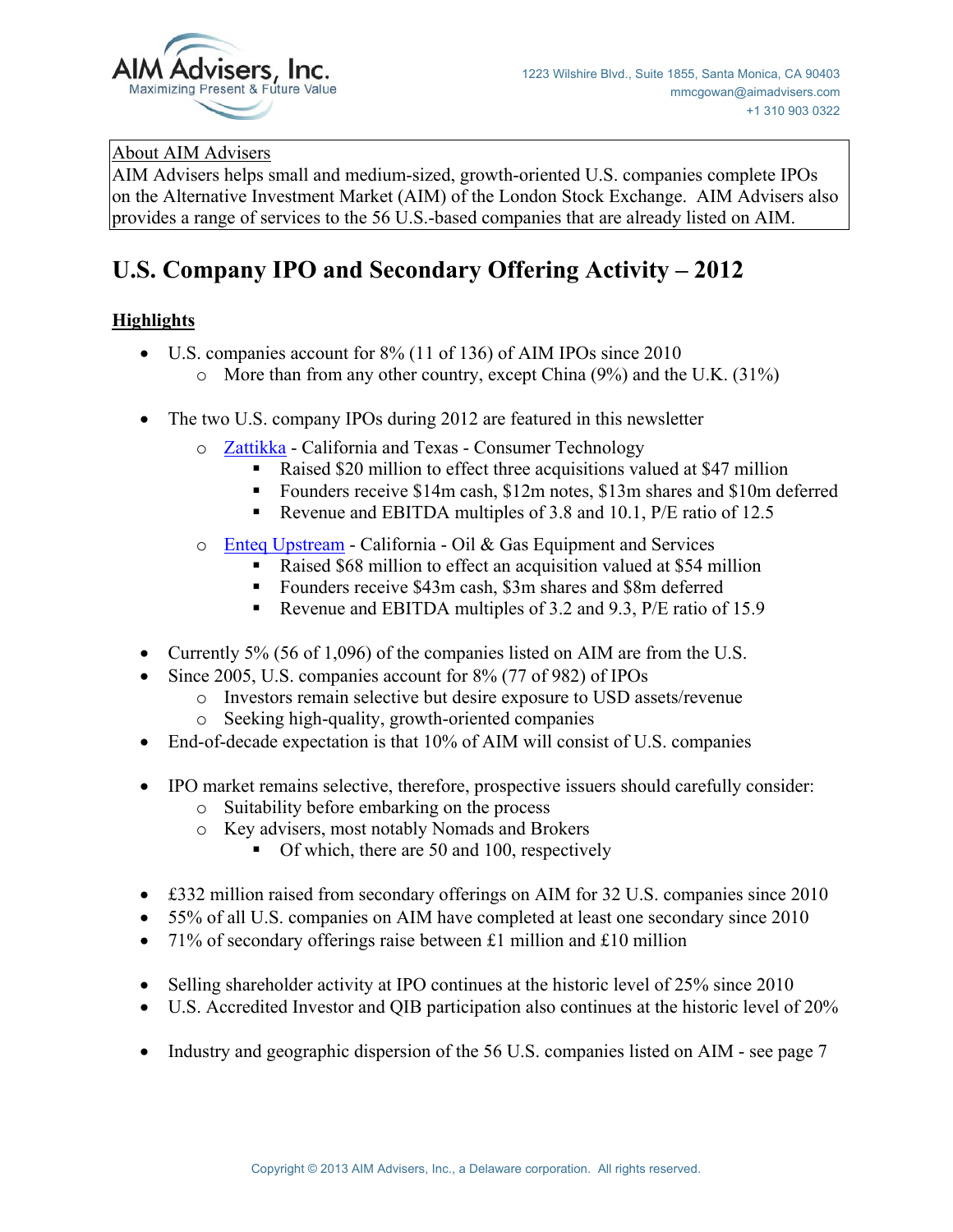

#### **U.S. Company IPOs - Macro View**

The table below shows that IPO activity on AIM has held steady over the last three years. Generally speaking, compared to 2010, the companies that completed IPOs during 2011 and 2012 were stronger and simply required less growth capital.

|                      |                | <b>Gross Funds Raised</b> | <b>Average Funds Raised</b> |
|----------------------|----------------|---------------------------|-----------------------------|
| <b>Entire Market</b> | Number of IPOs | $(in £$ millions)         | $(in f.$ millions)          |
| 2010                 |                | .017                      |                             |
| 2011                 |                | 560                       |                             |
| 2012                 |                | 695                       |                             |
| <b>Total</b>         |                | 2,272                     |                             |

Historically, U.S. companies have accounted for less than 5% of AIM, however, since 2005, there has been a relative surge of U.S. companies completing IPOs on AIM. From 2005 - 2012, 8% of all IPOs on AIM were for U.S. companies. With a limited number of data points, it's difficult to draw firm conclusions; however, the medium-term expectation is that U.S. companies will account for approximately 10% of all companies listed on AIM by the end of this decade; growing from 56 to over 100.

|                      |                            | <b>Gross Funds Raised</b> | <b>Average Funds Raised</b> |
|----------------------|----------------------------|---------------------------|-----------------------------|
| <b>United States</b> | Number of IPO <sub>s</sub> | $(in £$ millions)         | $(in f.$ millions)          |
| 2010                 |                            | 52                        |                             |
| 2011                 |                            |                           |                             |
| 2012                 |                            | 55                        |                             |
| <b>Total</b>         |                            | 152                       |                             |

While IPO investors remain selective, it is clear from the relative surge of U.S. companies completing IPOs on AIM since 2005 that they desire exposure to USD assets and revenue streams from high-quality, growth-oriented companies.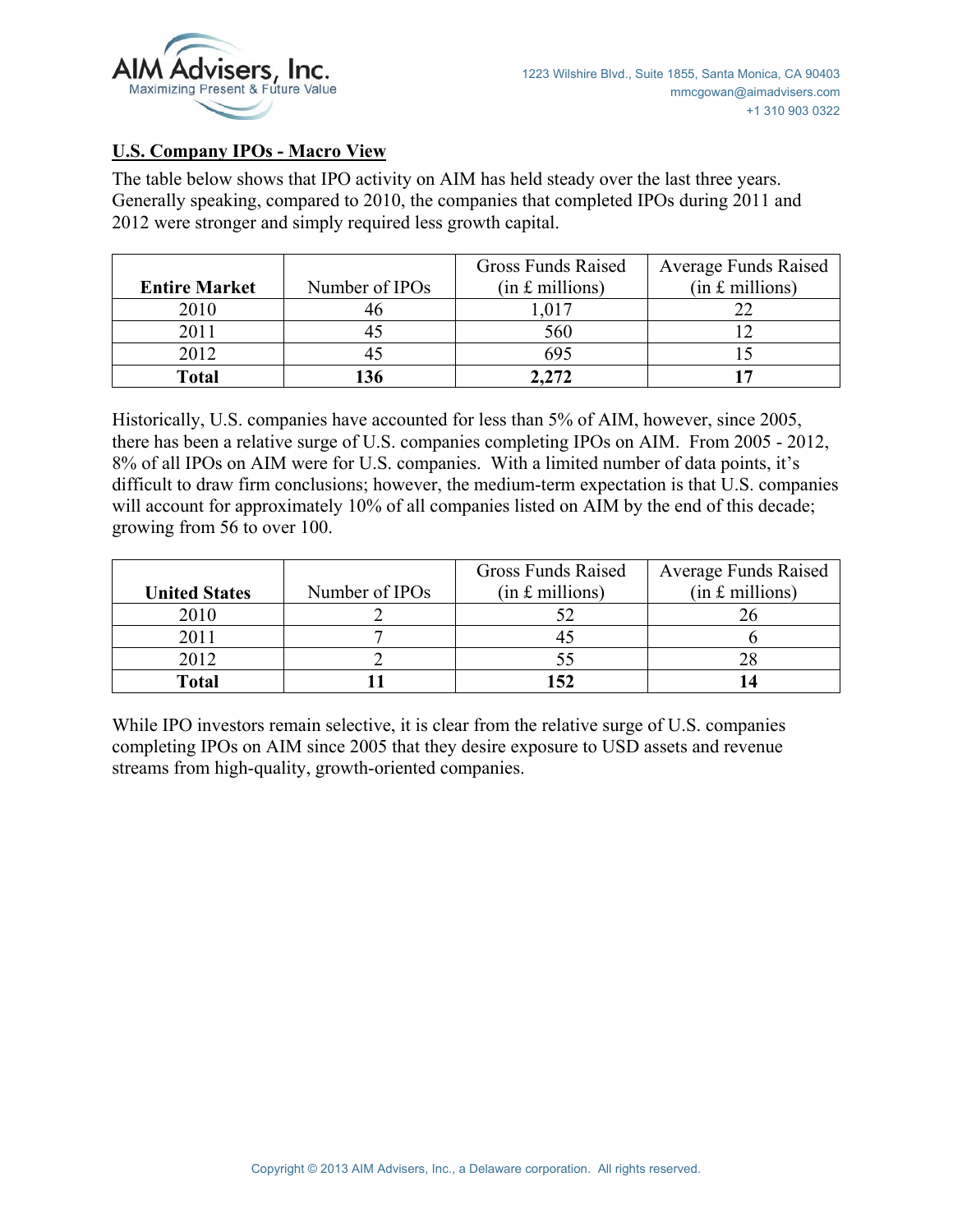

# **U.S. Company IPOs - 2012**

The table and summaries below provide some high-level insights into the two U.S. company IPOs on AIM during 2012. Coincidentally, both IPOs were designed to simultaneously effect acquisitions of predominately U.S.-based operating companies. Further details can be found by clicking on the company name, which leads to a comprehensive summary of each transaction.

The U.S. companies listed on AIM operate in virtually all industry sectors; therefore, AIM is suitable for a wide range of private companies seeking additional growth capital for the next stage of their development. The three most important factors, in the eyes of prospective U.K. investors, are the quality of the company's management team, international operations/plans and future growth prospects.

| (in USD millions)                                                | Zattikka                   | <b>Enteq Upstream</b>      |
|------------------------------------------------------------------|----------------------------|----------------------------|
| <b>Industry Sector</b>                                           | <b>Consumer Technology</b> | Oil & Gas Equip. and Svcs. |
| <b>Gross Capital Raised</b>                                      | \$20.0                     | \$68.0                     |
| Value of Acquired Companies <sup>1</sup>                         | 47.4                       | 54.1                       |
| Revenue                                                          | 12.4                       | 17.1                       |
| <b>EBITDA</b>                                                    | 4.7                        | 5.8                        |
| Net Income                                                       | 3.8                        | 5.7 <sup>2</sup>           |
| (Multiples/Ratio)                                                |                            |                            |
| Revenue                                                          | 3.8                        | 3.2                        |
| <b>EBITDA</b>                                                    | 10.1                       | 9.3                        |
| P/E                                                              | 12.5                       | $9.5^2$                    |
| <b>Consideration Received by</b><br><b>Founders/Shareholders</b> |                            |                            |
| Cash                                                             | \$14.1                     | \$43.1                     |
| <b>Notes</b>                                                     | 12.1                       | N/A                        |
| <b>Shares</b>                                                    | 12.6                       | 3.0                        |
| Deferred Cash                                                    | 10.3                       | 8.0                        |

Zattikka was founded to effect the simultaneous acquisition of three companies; one based in San Francisco, California, with a substantial presence in Shanghai, China, founded in 2005, one based in Austin, Texas, founded in 2009, and one based in Malmö, Sweden, founded in 1997. The purpose of the acquisitions, and the future strategy, is to capitalize on the opportunity to consolidate and organically grow the highly fragmented online and mobile, social/casual, interactive games entertainment market. Zattikka intends to become a large-scale, diverse games developer and publisher across key digital platforms, geographically focused on the U.S., China and Europe. Zattikka has 182 employees; 33 in the U.S., San Francisco and Austin, 116 in Shanghai, 23 in Malmö and 10 in the U.K.

 $\overline{a}$ <sup>1</sup> Since the purpose of these IPOs was to effect acquisitions, this is the value of the acquired companies, which is more relevant for analysis. <sup>2</sup> Since the acquired companies are not provided to the characteristics ar

<sup>&</sup>lt;sup>2</sup> Since the acquired company was an S Corporation, with any Federal and most State tax liabilities are passed-through to the shareholders, this is pre-tax net income. Assuming an effective tax rate of 40%, net income and the P/E ratio would be \$3.4 million and 15.9, respectively.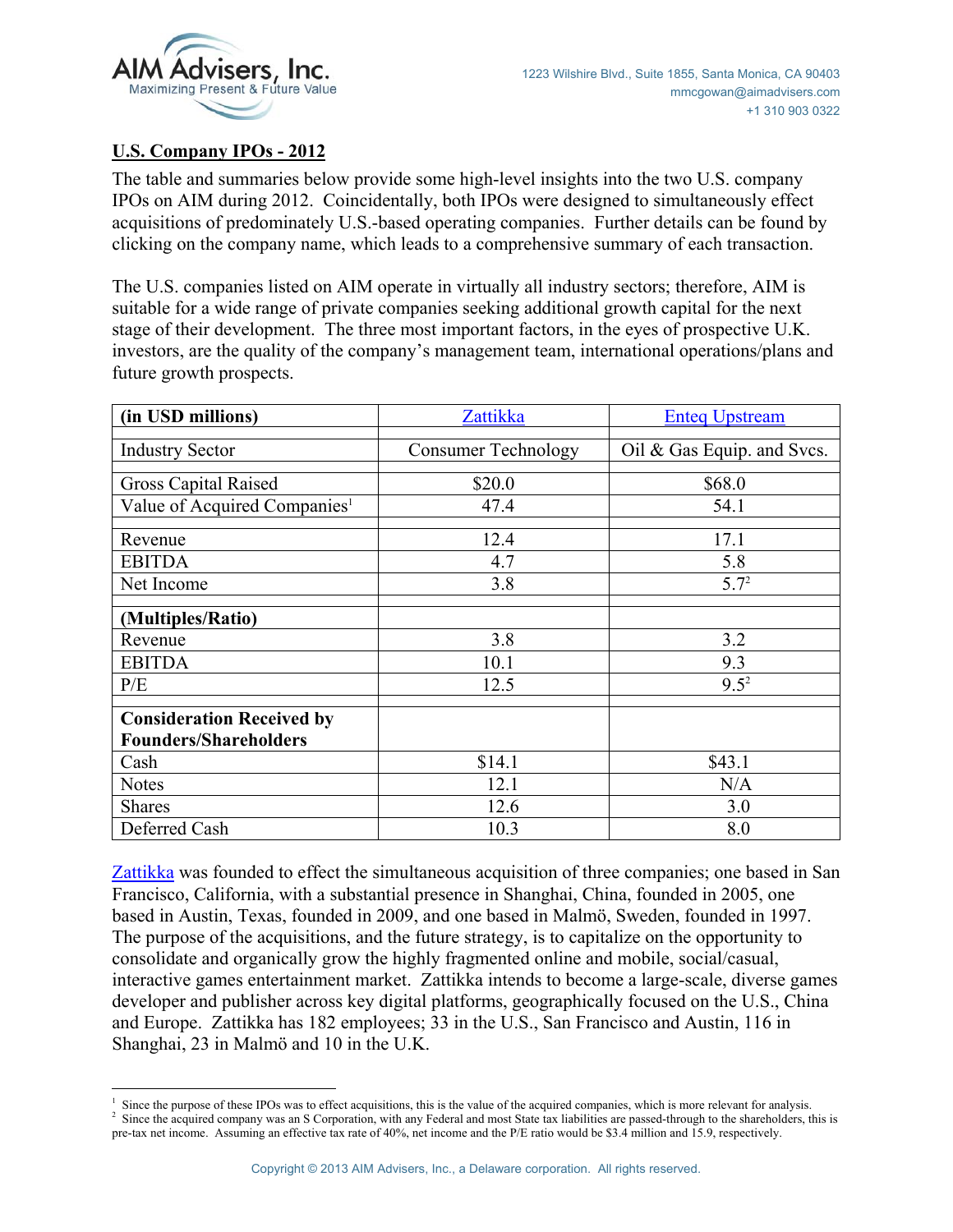

The global online games market generated \$16 billion of revenue during 2010 and is expected to grow at a CAGR of 10.6% to \$26 billion in 2015. The extension of gaming into new social network channels and mobile platforms has caused a significant shift in how people play and, more importantly, who plays. This shift has led to rapid expansion of the online games market with a broader, more diverse, player base. The strong financial performance and complementary nature of these first three acquisitions, along with the overall industry dynamics and growth prospects, provided the compelling rationale for the transaction and valuation.

Enteq Upstream was founded to identify, acquire and integrate North American companies providing specialist reach and recovery products and technologies (used in non-vertical drilling for oil and gas to optimize production efficiency) to the international upstream (exploration and production) oil and gas services market. The global oilfield market is estimated to be worth \$340 billion. Enteq's focus is on acquiring companies operating in the following sub-sectors; geophysical equipment and services (\$15 billion), wireline logging (\$13 billion) and downhole drilling tools (\$4 billion).

Simultaneous with the IPO, Enteq acquired Santa Clara, California-based XXT, Inc., a designer and manufacturer of products focused on the Measurement While Drilling (MWD) market, a significant part of the downhole drilling tools market, where high temperature, pressure and vibration are encountered. XXT's engineering capabilities include mechanical, electronic, software and firmware development. As a result of the XXT acquisition, Enteq has 16 employees; 13 in Santa Clara and three in London.

In recent years, XXT has adapted its downhole equipment to work not only at higher temperatures but also in harsher environments, enabling the equipment to be adopted for use in horizontal wells, such as those drilled in oil and gas shales. In order to drill directional and horizontal wells, the operator must steer the drill bit into and through the reservoir. To achieve this, and to improve drilling efficiency, the operator requires data from close to the drill bit, indicating where the well is being directed and other drilling parameters, such as vibration. This information is provided by MWD equipment. XXT's products are sold to directional drilling companies as well as other equipment manufacturers that incorporate XXT's products and sell them as part of their own solution. The performance of the products in hostile drilling environments enables independent drilling companies to offer services to oil and gas operators in a broader range of environments.

Rig activity and capital expenditure by oil and gas companies are the main drivers of the MWD market. Global rig count is currently the highest it has been in the last 10 years. In North America, the rig count is close to an all-time high, with 70% of the rigs drilling directional and horizontal wells. These drilling techniques, combined with other extraction technologies, have enabled oil and gas to be produced from reservoirs in shales which were previously considered uneconomic, resulting in non-vertical drilling becoming commonplace. The strong financial performance of XXT, along with the overall industry dynamics and growth prospects, provided the compelling rationale for the transaction and valuation.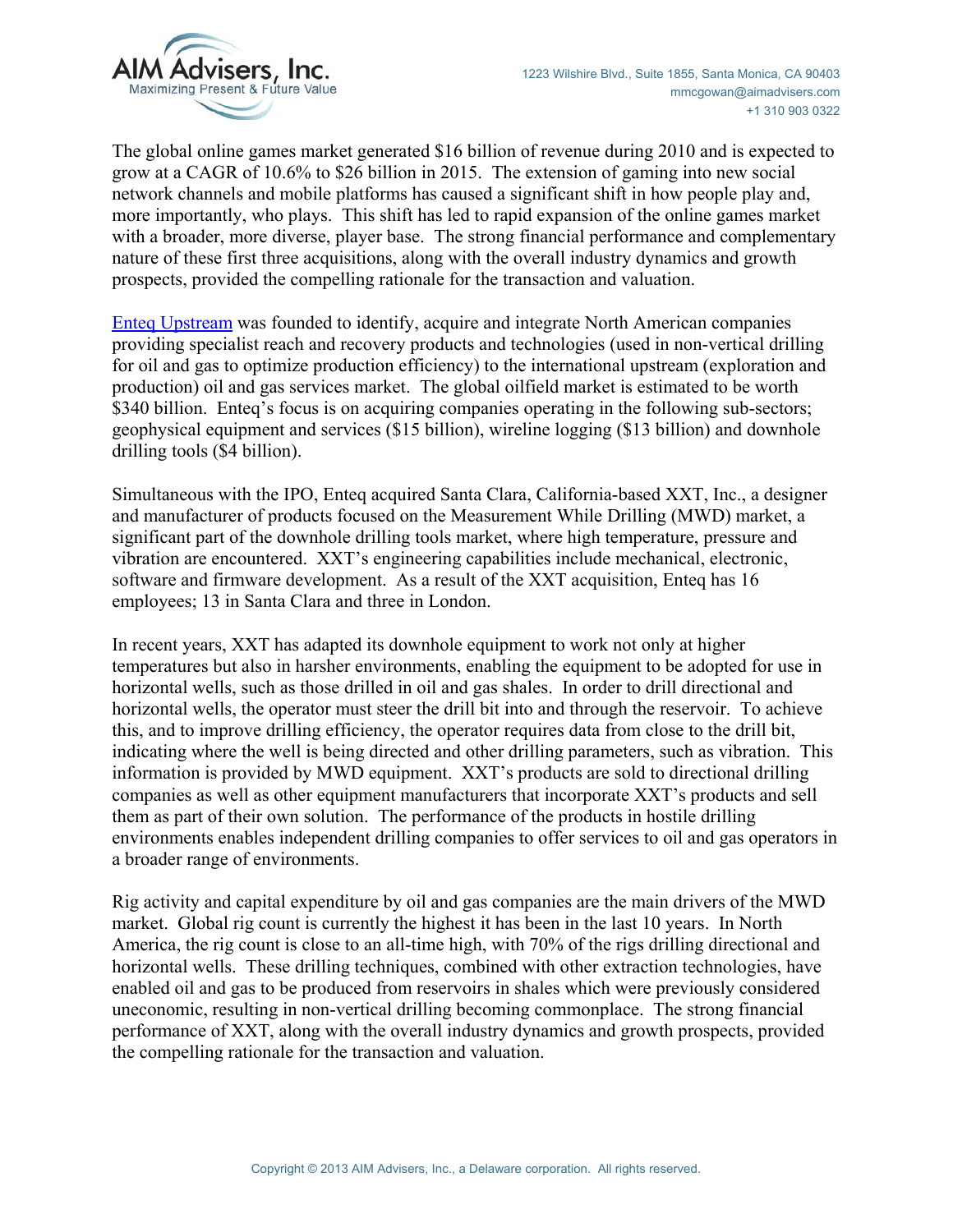

#### **U.S. Company Secondary Offerings**

The 56 U.S. companies listed on AIM account for 5.1% of the 1,096 companies listed on the market, however, they only account for 2.8% of the secondary offering funds raised since 2010. In prior years, the U.S. companies have accessed larger amounts of capital, resulting in rapid growth, and are now more advanced in terms of their stage-of-development relative to AIM as a whole. As such, many are now self-sustaining and simply require less growth capital.

|                      | Number of    | <b>Gross Funds Raised</b> | <b>Average Funds Raised</b> |
|----------------------|--------------|---------------------------|-----------------------------|
| <b>Entire Market</b> | Secondaries* | $(in £$ millions)         | $(in f.$ millions)          |
| 2010                 | 691          | 5,738                     | 8.30                        |
| 2011                 | 524          | 3,616                     | 6.90                        |
| 2012                 | 532          | 2,478                     | 4.66                        |
| <b>Total</b>         | 747          | 1,832                     | 6 77                        |

\* This is the number of discrete secondary offering transactions. Some companies completed more than one secondary offering per year.

|                      | Number of    | Gross Funds Raised | <b>Average Funds Raised</b> |
|----------------------|--------------|--------------------|-----------------------------|
| <b>United States</b> | Secondaries* | $(in £$ millions)  | $(in f.$ millions)          |
| 2010                 |              | 24                 | 6.89                        |
| 2011                 |              |                    | 5 71                        |
| 2012                 |              |                    | 5.55                        |
| Total                |              | 332                | 6.04                        |

\* This is the number of companies that completed secondary offerings as opposed to the number of discrete secondary offering transactions.

Of the 55 U.S. companies that completed secondary offerings since 2010, 24 completed secondary offerings in more than one year, therefore, 55% of the U.S. companies (31 of 56) have completed at least one secondary offering since 2010. The distribution of gross funds raised by these 55 U.S. companies is illustrated in the chart below, with 71% (39 of 55) raising between £1 and £10 million.

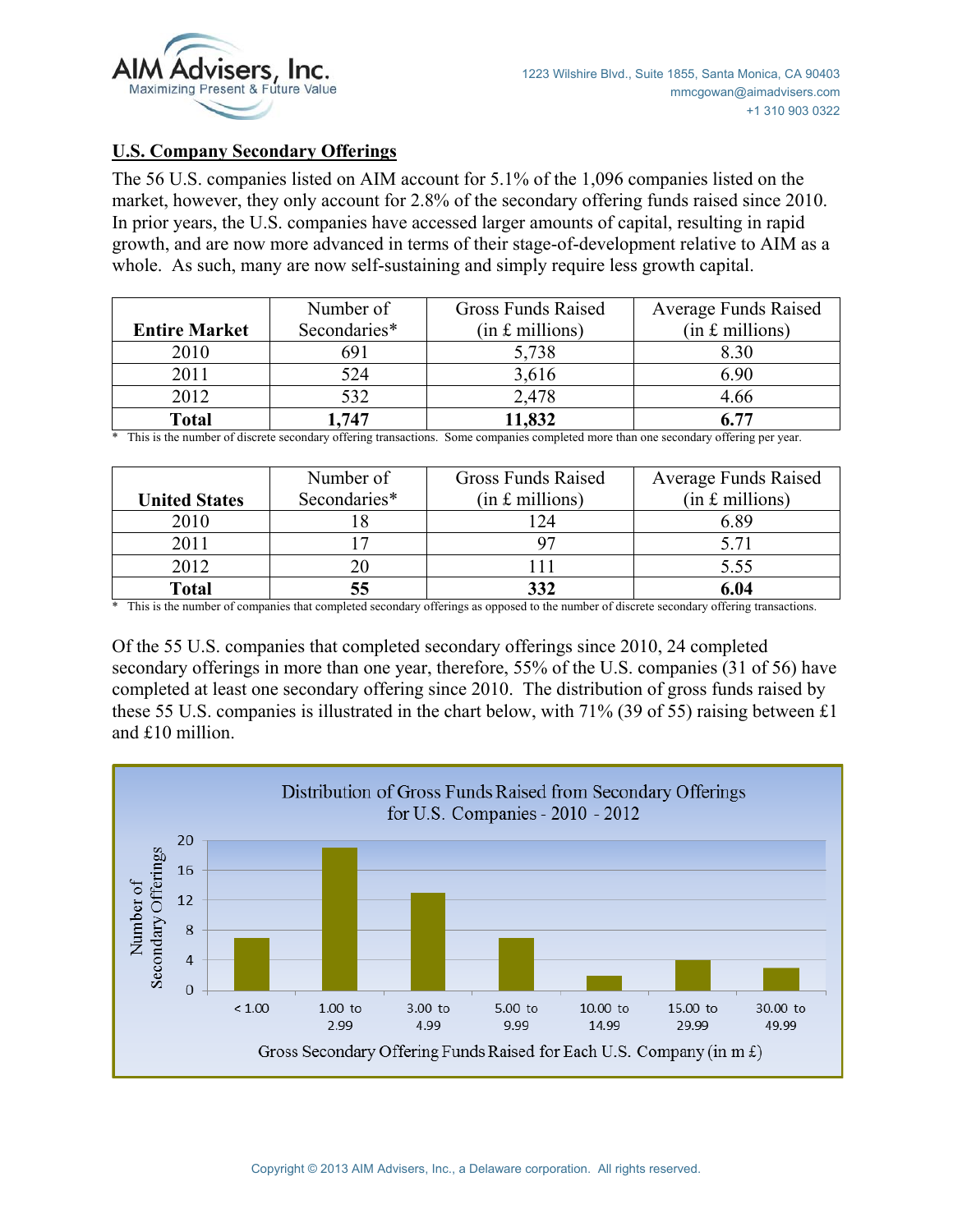

#### **U.S. Company Selling Shareholder Activity**

The ability of existing shareholders to sell some or all of their holdings in an AIM IPO depends on a variety of factors; the most important of which are the strength of the company and the level of investor support. Historically, from 2005 - 2009, 25% of U.S. company IPOs on AIM included selling shareholders who were often either founders of the company, longstanding members of executive management or the board of directors, commercial partners who had made a strategic investment in the company or VCs/PEGs who invested in and nurtured the company for several years prior to its IPO.

One of the two U.S. company IPOs on AIM during 2010 included selling shareholders. In that transaction, the selling shareholders included a PEG, a VC, a Strategic Investor and several Angel Investors for an aggregate of £19 million (\$30 million). None of the U.S. company IPOs on AIM during 2011 included selling shareholders. Both of the U.S. company IPOs on AIM during 2012 included substantial cash and other consideration received by the founders and other shareholders, amounting to \$47.4 million and \$54.1 million, as described in detail on pages three and four above.

While selling shareholders are most common in conjunction with an IPO, U.S. company insiders have sold in the aftermarket in organized transactions on three occasions since 2004; twice as part of secondary offerings and once on a standalone basis. In all three instances, the companies were performing exceptionally well with the organized insider selling driven by a need to "satisfy excess demand" for the company's shares. There were no such transactions from 2010 - 2012; however, insider selling in the normal course of daily share trading is commonplace.

### **U.S. Company Accredited Investor and Qualified Institutional Buyer (QIB) Activity**

U.S. Accredited Investors and QIBs are permitted to participate in AIM IPOs and secondary offerings. Historically, from 2005 - 2009, they have provided 20% of the funding for U.S. company IPOs on AIM and 20% of the secondary offering funds raised for those companies.

From 2010 - 2012, 25% (14 of 55) of the U.S. companies that completed secondary offerings were at least partially financed by Accredited Investors or QIBs, providing 8% of the total funds raised.